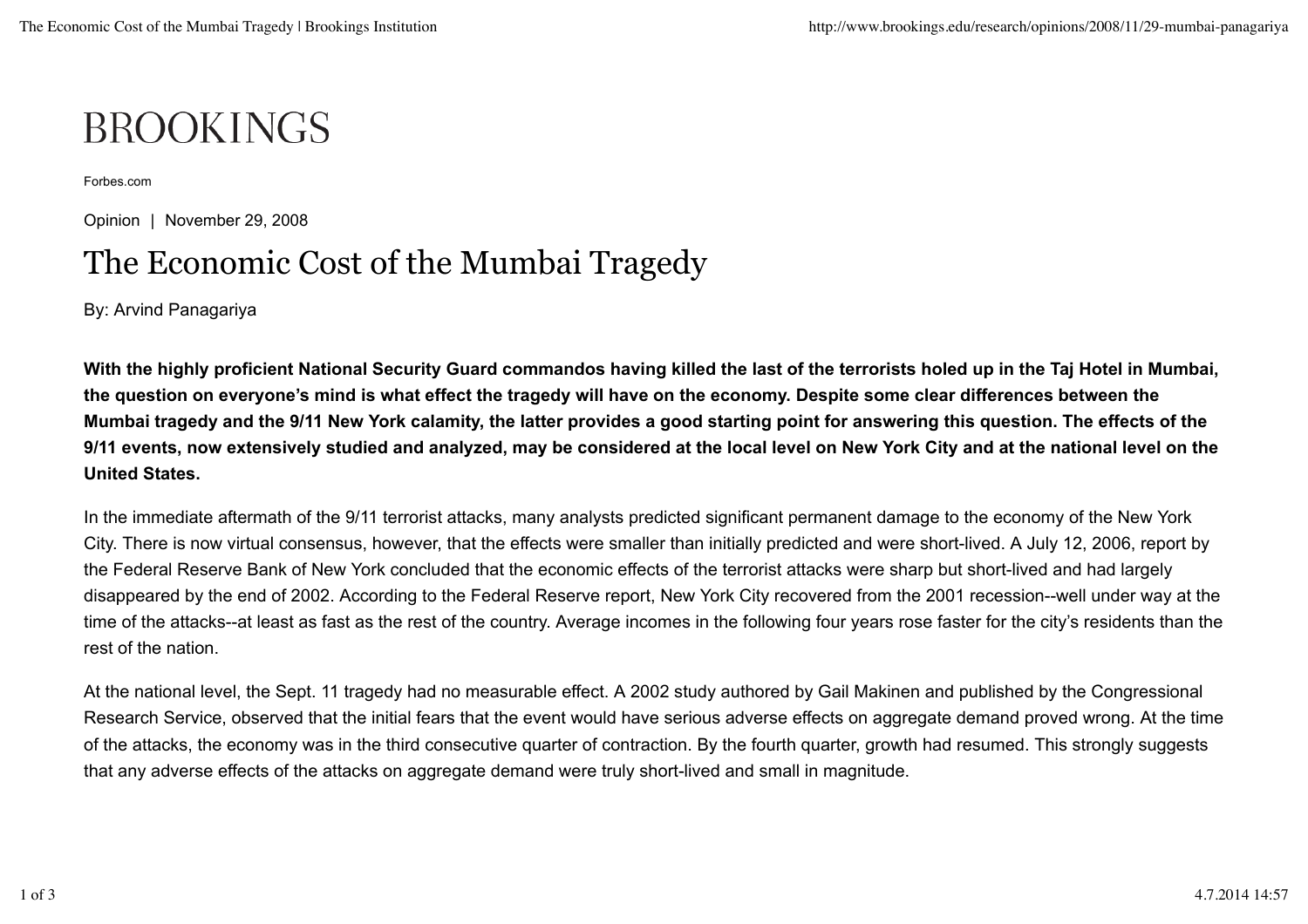Several factors suggest that the effects of the Mumbai attacks, though devastating for far too many families at the personal level, will be less significant than those of 9/11 attacks. To begin with, the 9/11 attacks were the first ever by foreign terrorists on U.S. soil. They were perhaps also far more dramatic and took many more lives. As such, they left a deep psychological impact on a vast number of Americans, especially in New York. The Mumbai attacks are also more heinous and dramatic--and wider in scope--than anything Mumbai has witnessed previously. Yet they are not entirely new to Mumbai. Psychologically, Mumbai and India are better prepared to deal with such tragedies than the U.S. was immediately following 9/11. This makes the prospects of Mumbai bouncing back rapidly substantially better.

Indeed, I was surprised to learn from my former Columbia student Catherine Delain, who has been on a visit to India for the last three weeks, that she could arrive at Mumbai at 5 a.m. by train from Vadodara immediately following the night of the massacre at Victoria Terminus station, and, within an hour, could also take the train from the Terminus to Aurangabad.

Catherine could observe the signs of the vast tragedy strewn all over in the station and yet found, to her astonishment, that the railway staff was out there going about their jobs as if it were a normal day! And of course, flights into and out of Mumbai never stopped during the 60-plus hours of the clean-up operation.

Equally reassuring was the effect on the stock market. Following 9/11, the stock market in New York had to be closed down for almost a week. When the market opened on Sept. 17, the Dow Jones index, which had closed at 9,605 on Sept. 10, fell to 8,920. In Mumbai, markets opened on Friday (Nov. 28, 2008), after just a one-day break--with the tragedy still in progress. A day earlier, markets in Singapore and elsewhere had reacted negatively, with the rupee declining in value. Yet, the Sensex on the Bombay Stock Exchange rose 0.7% on Friday, reaching a two-week peak.

One further favorable point for India is that the market shock has come at a time when the economy is otherwise healthy. Despite the slowdown in the world economy, the average annual growth rate in India during April 1-Sept. 30, 2008, the first two quarters of financial year 2008-09, has been 7.75%. This is predictably down from the average rate of 9% during the preceding five financial years, but still sufficiently high to absorb the shock without significant effect. Indeed, any negative effects of the terrorist attacks nationally are likely to be indistinguishable from, and overwhelmed by, those of the global slowdown.

The key question from the national standpoint is whether the episode will have an adverse effect on foreign investment (both direct and portfolio). Judging from the reactions of foreigners who narrowly escaped the attacks, as broadcast on various television channels, it does not appear that